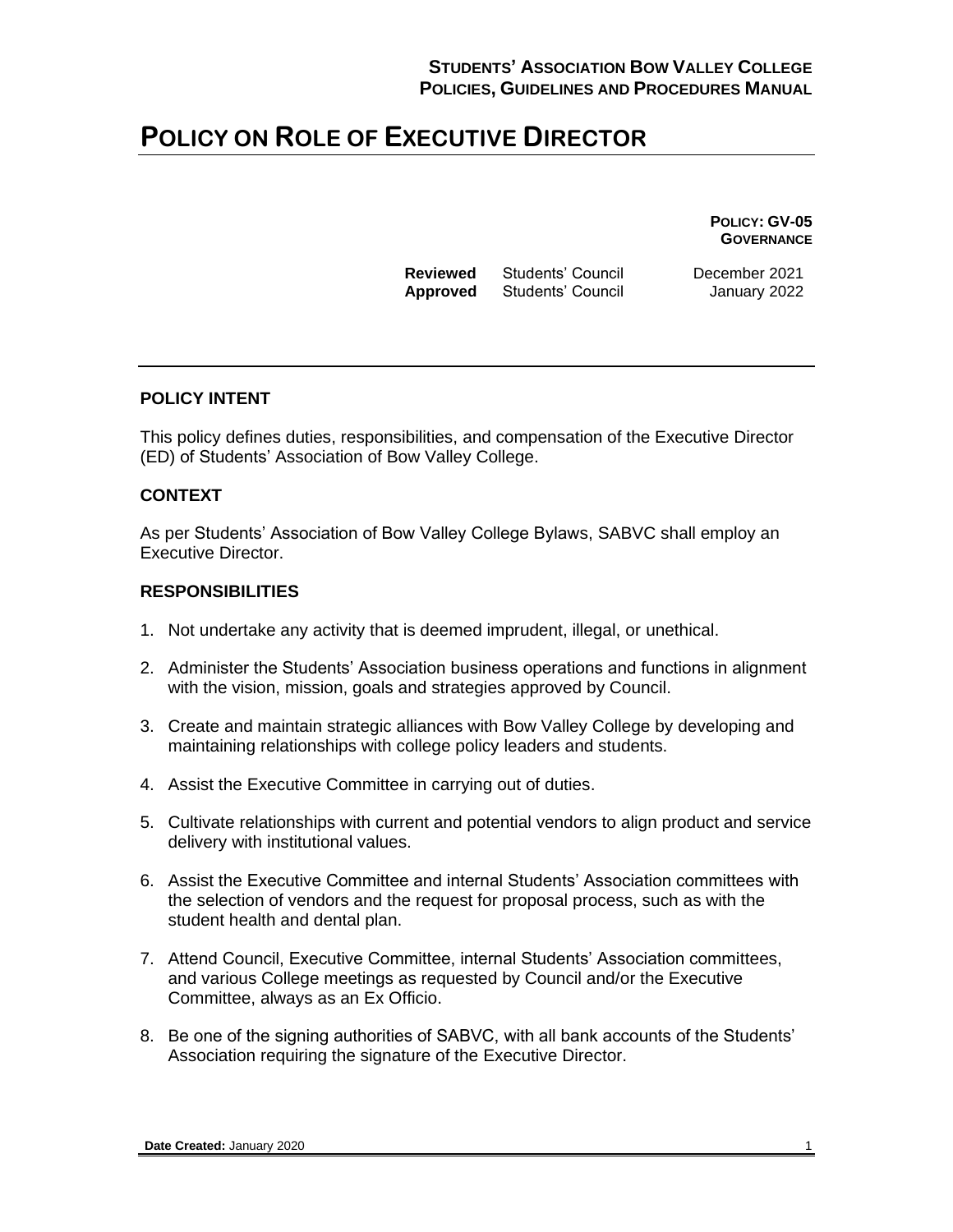- 9. Be responsible for hiring any providers SABVC might need, such as but not limited to:
	- (i) Chief Returning Officer (CRO) for each SABVC election and appeal process, and secure service provider for online voting;
	- (ii) Marketing services;
	- (iii) Bank accounts;
	- (iv) Audit firms;
	- (v) Legal assistance / lawyers.
- 10. Be responsible for the management of the employees of SABVC and all related personnel matters including:
	- (i) the hiring, motivating, recognizing, disciplining, and dismissing of SABVC staff, within certain parameters and policies as approved by Council;
	- (ii) drafting and interpreting personnel policies governing the employment of SABVC personnel;
	- (iii) reviewing benefits or remuneration for SABVC personnel;
	- (iv) negotiating the terms and conditions of employment for all personnel of SABVC; and
	- (v) oversee the completion of timesheets, payroll processing, accounts payable and receivable documentation for processing.
- 11. Delegate temporary authority to another staff person in the event of the Executive Director's absence from the office.
	- (i) In an event where the Executive Director is not able to communicate or delegate temporary authority, SABVC staff members will appoint a staff member to be the acting Executive Director.
- 12. Ensure that all Resolutions of Students' Council are implemented.
- 13. Work in conjunction with Executives to ensure effective transitions between outgoing and incoming Executive Committees and Councils.
- 14. Inform and advise Council on legal matters, and to seek legal advice should the need arise.
- 15. Monitor the operations of all assets and business activities of SABVC.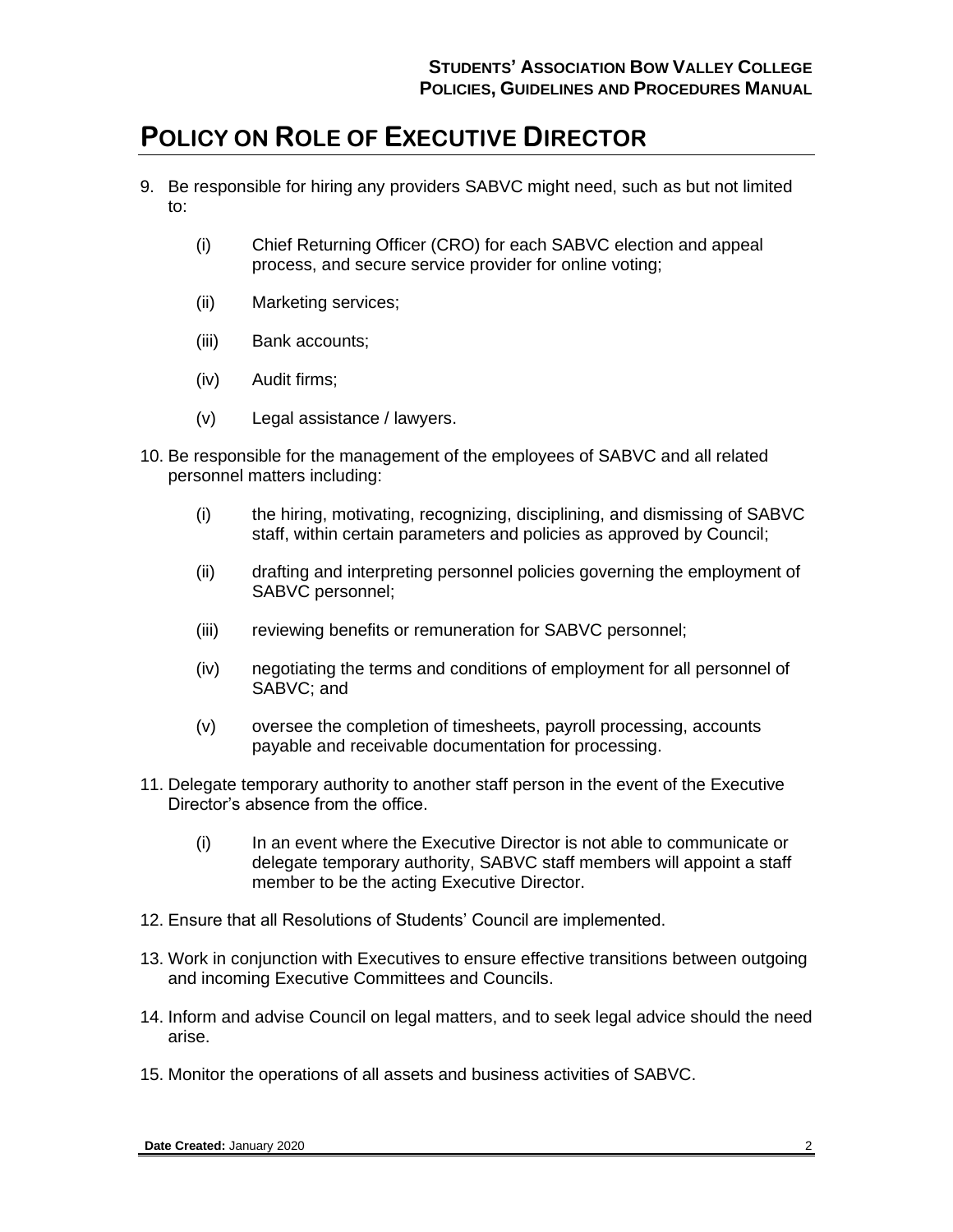- 16. Identify contractual, partnership, and shared service opportunities, with an emphasis on continuous process improvement to optimize spending and enhance service delivery to Bow Valley College and community.
- 17. In conjunction with the Controller, supervise the annual auditing process.
- 18. Engage stakeholders from the executive-level, student affairs, enrolment management, academic affairs, financial services, student body and community to develop customer-centered plans, procedures, and policies.
- 19. Participate in the review and development of all policies and Bylaws of SABVC, providing guidance and support to the Executive Committee, Council, and staff in policy and procedure development and implementation.
- 20. Perform all the duties and responsibilities and provisions detailed in the Executive Director's contract with the Students' Association of Bow Valley College.
- 21. Provide assistance and guidance in the development of short and long-range plans of SABVC.
- 22. Delegate any of their responsibilities to the Executives or to other staff in an effort to achieve efficiency regarding the affairs of SABVC, provided however that the Executive Director remains responsible to ensure any such delegated responsibility is fulfilled.
- 23. Report, in writing, to the Executive Committee on an as required basis with regard to their activities and job responsibilities.
- 24. Provide:
	- (i) monthly reports;
	- (ii) conference reports every time they attend to.
- 25. Manage SABVC elections, referendums, and meetings of members to ensure the process is aligned with SABVC Bylaws and related policies.
- 26. Perform all other duties as requested by Executive Committee and Council.

#### **COMPENSATION**

27. For adequate fulfilment of their individual responsibilities outlined in this Policy, Executive Director will receive compensation according to the Executive Director hiring contract.